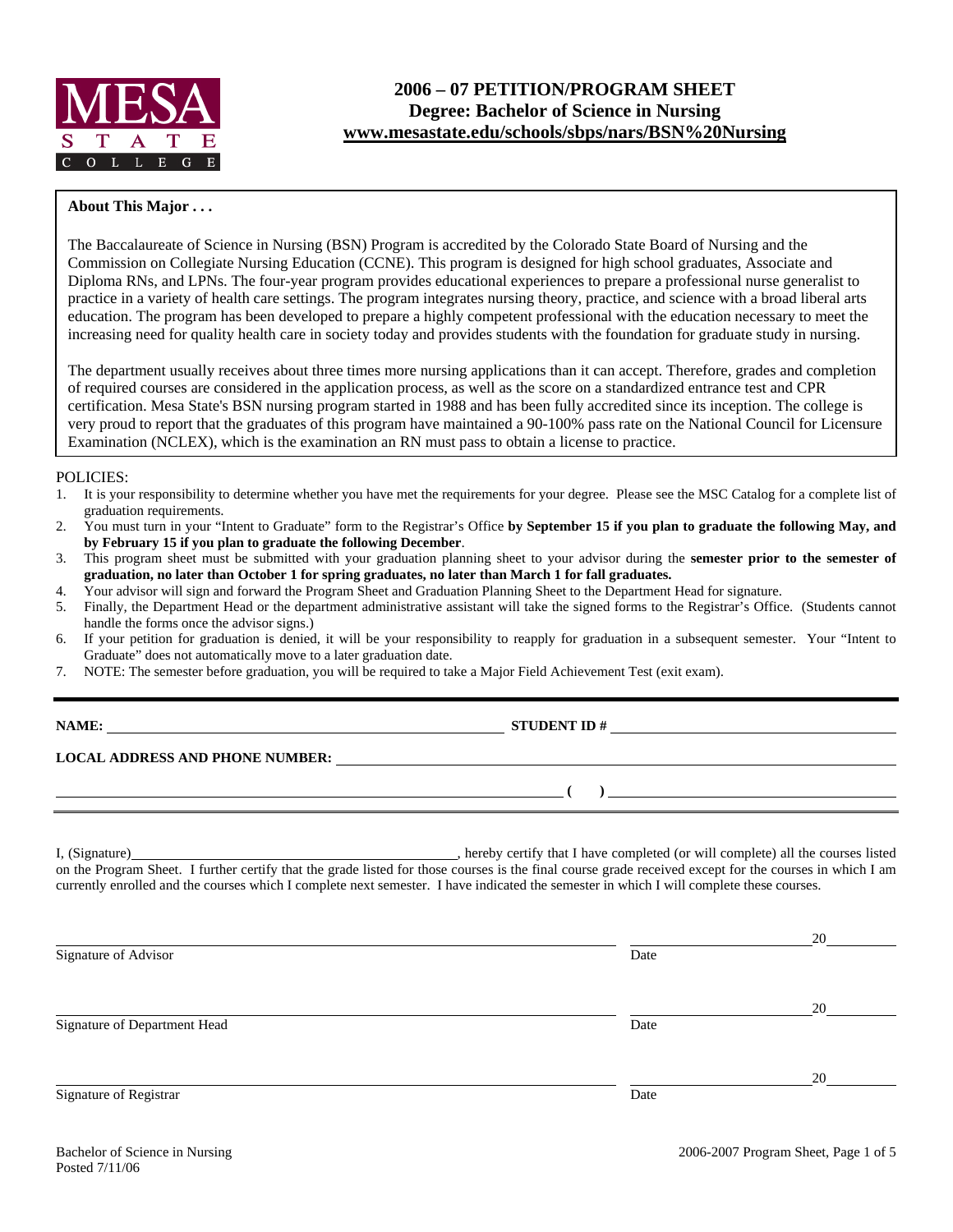- Must earn 126 semester hours and meet the academic residency requirements to earn a baccalaureate degree at Mesa State College.
- Must earn a minimum of 40 semester hours in upper division courses (i.e., 300-level and 400-level courses).
- A cumulative grade point average of 2.0 or higher must be maintained for all courses and for all courses in the major.
- When filling out this program sheet a course can only be used once, i.e., no double counting is allowed between categories.
- Excess KINA/HPWE courses beyond the two required and pre-collegiate courses (usually numbered below 100) cannot be used for graduation. • All degree requirements must be completed as described. Any exceptions or substitutions must be recommended in advance by the faculty advisor and approved by the Department Head.
- It is recommended that students work closely with a faculty advisor when selecting courses and scheduling classes prior to registration.
- Students are required to participate in exit examinations or other programs deemed necessary to comply with the college accountability requirement.

General Education Requirements (Minimum of 33 semester hours) See the M.S.C. catalog for the list of courses that meet the general education categories.

| Trns/Subs<br>Credit<br>Course<br>No.<br>Grade<br>Term<br>Year                   | Trns/Subs<br>Credit<br>Term<br>Course<br>No.<br>Grade<br>Year                                   |
|---------------------------------------------------------------------------------|-------------------------------------------------------------------------------------------------|
| English: ENGL 111 and 112 (6 semester hours, must receive a                     | Humanities or Social/Behavioral Science: (3 semester hours)                                     |
| "C" or higher, must be completed by the time the student has 60                 |                                                                                                 |
| semester hours)                                                                 |                                                                                                 |
| *ENGL                                                                           | Fine Arts: (3 semester hours)                                                                   |
| *ENGL                                                                           |                                                                                                 |
| *ENGL 129, Honors English, may be substituted for ENGL 111 and ENGL             |                                                                                                 |
| 112. Must earn a grade of "C" or better. May need to take additional electives. |                                                                                                 |
| Humanities: (6 semester hours)                                                  | Natural Sciences: (minimum 6 semester hours, at least one course<br>must include a lab)         |
|                                                                                 |                                                                                                 |
|                                                                                 |                                                                                                 |
|                                                                                 |                                                                                                 |
| Social and Behavioral Sciences: (6 semester hours)                              |                                                                                                 |
| <b>PSYC</b><br>150<br>$\overline{3}$                                            | Applied Studies: (3 semester hours)                                                             |
| <b>PSYC</b><br>$\overline{3}$<br>233                                            |                                                                                                 |
| PSYC 150 and PSYC 233 are also program requirements                             |                                                                                                 |
|                                                                                 |                                                                                                 |
| Other Requirements (10 semester hours)                                          |                                                                                                 |
|                                                                                 |                                                                                                 |
| Kinesiology: (3 Semester Hours)                                                 | <b>Bachelor of Science in Nursing Degree Distinction:</b>                                       |
| Trns/Subs<br>Course<br>No.<br>Credit<br><b>Term</b><br>Grade<br>Year            | (7 semester hours) Must earn a "C" or better in both courses.                                   |
| <b>KINE/HPWA</b><br>100<br>$\mathbf{1}$<br><b>KINA/HPWE</b><br>$\overline{1}$   | Course<br>Credit<br>Grade<br>Term<br>Year<br>Trns/Subs<br>No.<br>MATH*<br>113<br>$\overline{4}$ |
| <b>KINA/HPWE</b><br>$\mathbf{1}$                                                | <b>STAT</b><br>$\overline{\mathbf{3}}$<br>200                                                   |
| See the M.S.C. catalog for the list of approved KINA/HPWE/Selected DANC         |                                                                                                 |
| courses.                                                                        | *Math 113 or higher level math as approved by advisor                                           |
|                                                                                 |                                                                                                 |
| <b>Nursing Major Requirements (80 Semester Hours)</b>                           |                                                                                                 |
| <b>Required Support Courses (12 semester hours)</b>                             |                                                                                                 |
| Credit<br>Trns/Subs<br>Course<br>No.<br>Grade<br><b>Term</b><br>Year            | Trns/Subs<br>Credit<br>Course<br>No.<br>Grade<br>Term<br>Year                                   |
| BIOL<br>209<br>$\overline{3}$                                                   | <b>BIOL</b><br>$\overline{3}$<br>210                                                            |
| $\sim$ 100 $\mu$<br><b>BIOL</b><br>209L<br>$\overline{1}$                       | <b>BIOL</b><br>210L<br>$\mathbf{1}$                                                             |
|                                                                                 | <b>BIOL</b><br>241<br>$\overline{4}$                                                            |
|                                                                                 |                                                                                                 |
| Continued on page 3                                                             |                                                                                                 |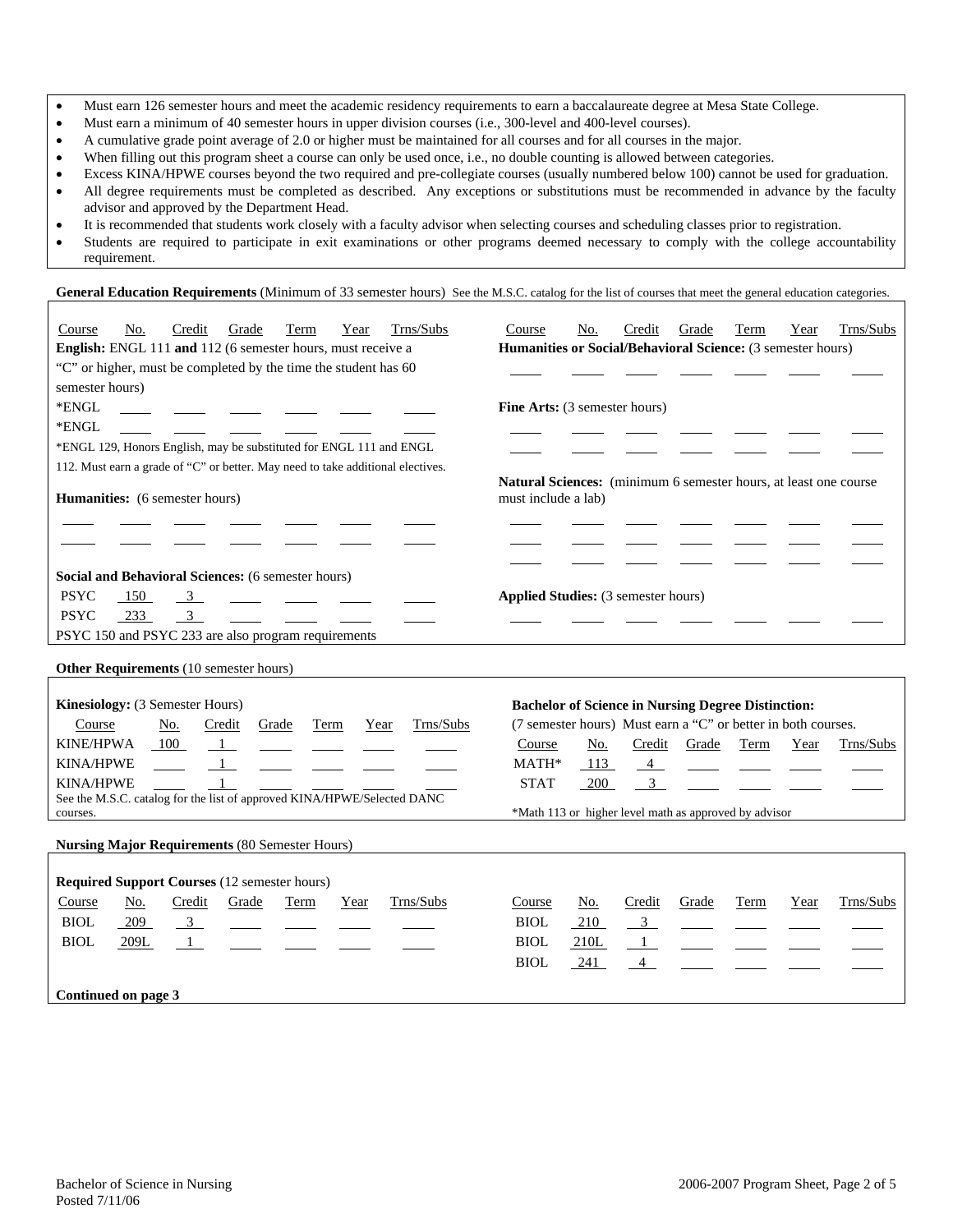|                                                                                                                                                                                                           |                                                                                                    |                                                                                                 | <b>Required Nursing Courses (68 Semester Hours)</b> |      |      |                                                                                                                                                                                                                                |                                                                                                                                                                                                                                    |                                                                                                             |                                                                                                                                                                                                                                            |       |      |      |           |
|-----------------------------------------------------------------------------------------------------------------------------------------------------------------------------------------------------------|----------------------------------------------------------------------------------------------------|-------------------------------------------------------------------------------------------------|-----------------------------------------------------|------|------|--------------------------------------------------------------------------------------------------------------------------------------------------------------------------------------------------------------------------------|------------------------------------------------------------------------------------------------------------------------------------------------------------------------------------------------------------------------------------|-------------------------------------------------------------------------------------------------------------|--------------------------------------------------------------------------------------------------------------------------------------------------------------------------------------------------------------------------------------------|-------|------|------|-----------|
| Course<br><b>NURS</b><br><b>NURS</b><br><b>NURS</b><br><b>NURS</b><br><b>NURS</b><br><b>NURS</b><br><b>NURS</b><br><b>NURS</b><br><b>NURS</b><br><b>NURS</b><br><b>NURS</b><br><b>NURS</b><br><b>NURS</b> | No.<br>201<br>201L<br>202<br>202L<br>203<br>204<br>301<br>301L<br>302<br>303<br>304<br>313<br>313L | Credit<br>$\frac{4}{ }$<br>$\overline{3}$<br>$\overline{3}$<br>$\overline{1}$<br>$\overline{2}$ | Grade                                               | Term | Year | Trns/Subs                                                                                                                                                                                                                      | Course<br><b>NURS</b><br><b>NURS</b><br><b>NURS</b><br><b>NURS</b><br><b>NURS</b><br><b>NURS</b><br><b>NURS</b><br><b>NURS</b><br><b>NURS</b><br><b>NURS</b><br><b>NURS</b><br><b>NURS</b><br><b>NURS</b><br><b>NURS</b>           | No.<br>314<br>314L<br>315<br>315L<br>403<br>403L<br>406<br>406L<br>407<br>411<br>411L<br>412L<br>415<br>416 | Credit<br>$\frac{3}{2}$<br>$\frac{2}{2}$<br>$\frac{2}{2}$<br>$\frac{1}{2}$<br>$\overline{4}$<br>$\frac{2}{2}$<br>$\frac{3}{3}$<br>$\frac{3}{2}$<br>$\frac{2}{\sqrt{2}}$<br>$\overline{1}$<br>$\frac{4}{ }$<br>$\boxed{2}$<br>$\frac{2}{2}$ | Grade | Term | Year | Trns/Subs |
|                                                                                                                                                                                                           |                                                                                                    |                                                                                                 |                                                     |      |      |                                                                                                                                                                                                                                | Electives (2 semester hours Nursing Elective, plus 1 semester hours college level elective excluding KINA/HPWE.)                                                                                                                   |                                                                                                             |                                                                                                                                                                                                                                            |       |      |      |           |
| Course                                                                                                                                                                                                    | No.                                                                                                | Credit                                                                                          | Grade                                               | Term | Year | Trns/Subs                                                                                                                                                                                                                      | Course                                                                                                                                                                                                                             | No.                                                                                                         | Credit                                                                                                                                                                                                                                     | Grade | Term | Year | Trns/Subs |
|                                                                                                                                                                                                           | Nursing Electives (2 Semester Hours)                                                               |                                                                                                 |                                                     |      |      |                                                                                                                                                                                                                                | Unrestricted Electives (1 Semester Hours)                                                                                                                                                                                          |                                                                                                             |                                                                                                                                                                                                                                            |       |      |      |           |
|                                                                                                                                                                                                           |                                                                                                    |                                                                                                 |                                                     |      |      |                                                                                                                                                                                                                                |                                                                                                                                                                                                                                    |                                                                                                             |                                                                                                                                                                                                                                            |       |      |      |           |
| <b>NURS</b>                                                                                                                                                                                               |                                                                                                    |                                                                                                 | $\overline{2}$ $\overline{2}$ $\overline{2}$        |      |      |                                                                                                                                                                                                                                |                                                                                                                                                                                                                                    |                                                                                                             |                                                                                                                                                                                                                                            |       |      |      |           |
|                                                                                                                                                                                                           | LPN's: Previous degree_                                                                            |                                                                                                 |                                                     |      |      | School: The contract of the contract of the contract of the contract of the contract of the contract of the contract of the contract of the contract of the contract of the contract of the contract of the contract of the co | Graduation Date <b>Servers</b> Servers and Servers Servers Servers Servers Servers Servers Servers Servers Servers Servers Servers Servers Servers Servers Servers Servers Servers Servers Servers Servers Servers Servers Servers |                                                                                                             |                                                                                                                                                                                                                                            |       |      |      |           |

NLN Accredited \_\_\_\_\_\_\_\_\_\_\_\_\_\_\_\_\_\_\_\_\_\_\_\_ ACT-PEP Exams – Date Taken \_\_\_\_\_\_\_\_\_\_\_\_\_\_\_\_\_\_\_\_\_\_\_\_\_\_\_\_\_\_\_\_\_\_\_\_\_\_\_\_\_\_

LPNs must take all the courses, both non-nursing and nursing, except NURS 201/201L. Also, LPNs are required to obtain IV certification prior to application to the nursing program.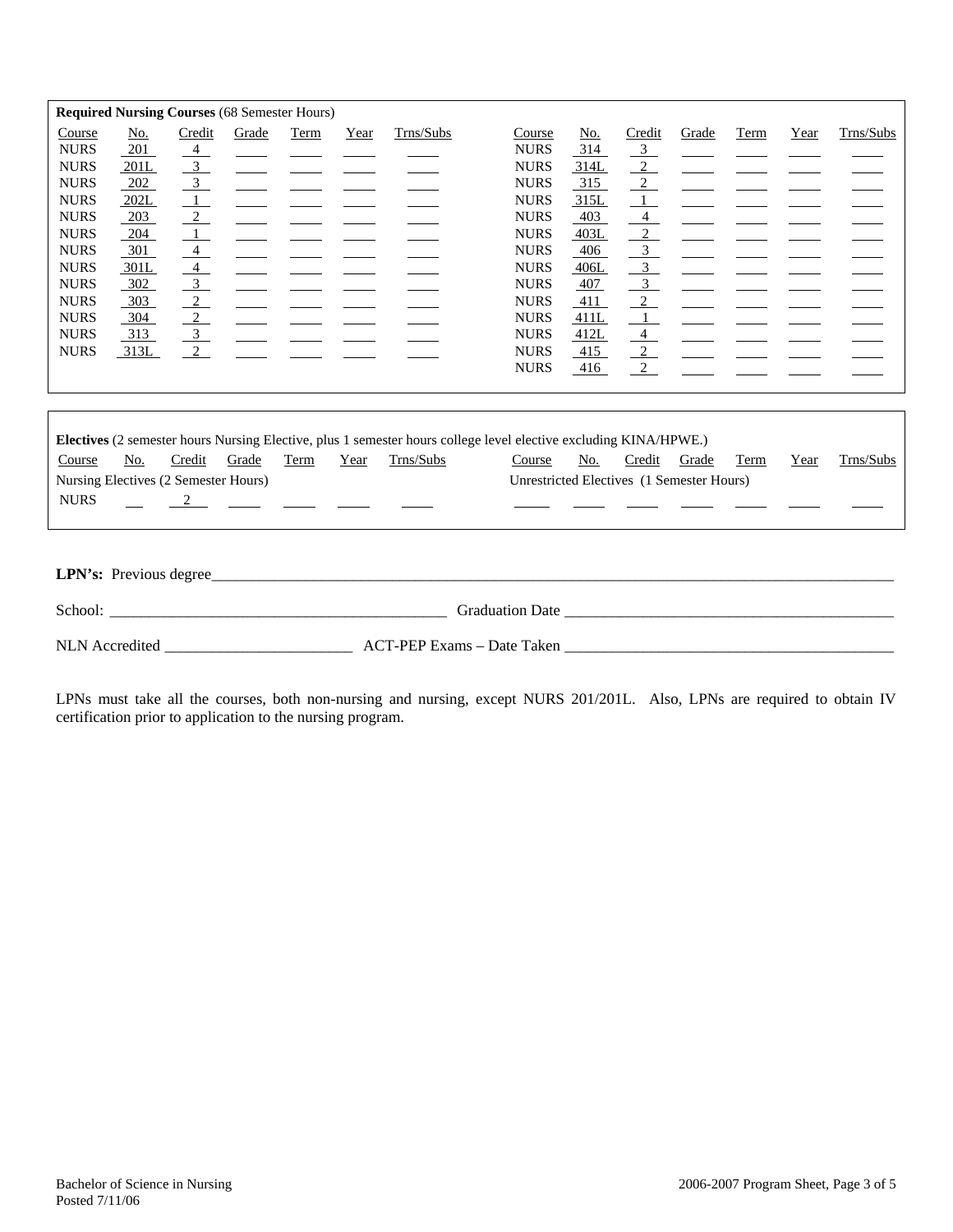### **GENERAL EDUCATION REQUIREMENTS** (Minimum of 33 Semester Hours) See current Mesa State College catalog for list of courses that fulfill the requirements below.

**English – 6** Semester Hours (Must be **completed** before student has 60 semester hours. Must receive grade of "C" or above.) ENGL 111 **and** ENGL 112 **or** ENGL 129 *(by permission)*

**Humanities – 6** semester hours

**Social and Behavioral Sciences – 6** semester hours (PSYC 150 and PSYC 233 required.)

**Humanities or Social/Behavioral Sciences – 3** semester hours

**Fine Arts – 3** semester hours

**Natural Sciences – 6** semester hours (At least one course must include a lab.)

**Applied Studies – 3** semester hours

### **OTHER REQUIREMENTS** (10 Semester Hours)

**Kinesiology – 3** Semester Hours Each student must take KINE/HPWA 100 together with two KINA/HPWE/Selected DANC courses. See current catalog for listing.

#### **Degree Distinction – 7** Semester Hours

MATH 113 College Algebra (Or a higher level math as approved as approved by advisor) – 4 semester hours STAT 200 Probability and Statistics - 3 semester hours

#### **NURSING** (80 Semester Hours)

| <b>Support Courses</b> (12 Semester Hours)    |                                         |
|-----------------------------------------------|-----------------------------------------|
| BIOL 209 Human Anatomy and Physiology I       |                                         |
| BIOL 209L Human Anatomy and Physiology I Lab  |                                         |
| BIOL 210 Human Anatomy and Physiology II      |                                         |
| BIOL 210L Human Anatomy and Physiology II Lab |                                         |
| <b>BIOL 241 Pathophysiology</b>               |                                         |
| <b>Nursing Courses (68 Semester Hours)</b>    |                                         |
| NURS 201 Fundamentals of Nursing              | NURS 314 The Childbearing Family        |
| NURS 201L Fundamentals of Nursing Lab         | NURS 314L The Childbearing Family Lab   |
| NURS 202 Health Assessment/Promotion          | NURS 315 Pediatrics                     |
| NURS 202L Health Assessment/Promotion Lab     | NURS 315L Pediatrics Lab                |
| NURS 203 Pharmacology I                       | NURS 403 Community Health Nursing       |
| NURS 204 Nursing Theory/Foundations           | NURS 403L Community Health Nursing Lab  |
| <b>NURS 301 Medical/Surgical Process</b>      | NURS 406 Advanced Medical/Surgical      |
| NURS 301L Medical/Surgical Process Lab        | NURS 406L Advanced Medical/Surgical Lab |
| NURS 302 Family Nursing Through the Lifespan  | NURS 407 Nursing Research               |
| <b>NURS</b> 303 Professional Development      | NURS 411 Leadership                     |
| NURS 304 Pharmacology II                      | NURS 411L Leadership Lab                |
| NURS 313 Mental Health                        | <b>NURS 412L Senior Specialty</b>       |
| NURS 313L Mental Health Lab                   | NURS 415 Business of Health Care        |
|                                               | NURS 416 Nursing Therapeutics           |
|                                               |                                         |

#### **Upper Division Electives: 3 Semester Hours**  Nursing Elective – 2 semester hours Unrestricted Elective – 1 Semester Hours

• LPNs must take all the courses, both non-nursing and nursing, except NURS 201/201L. Also, LPNs are required to obtain IV certification prior to application to the nursing program.